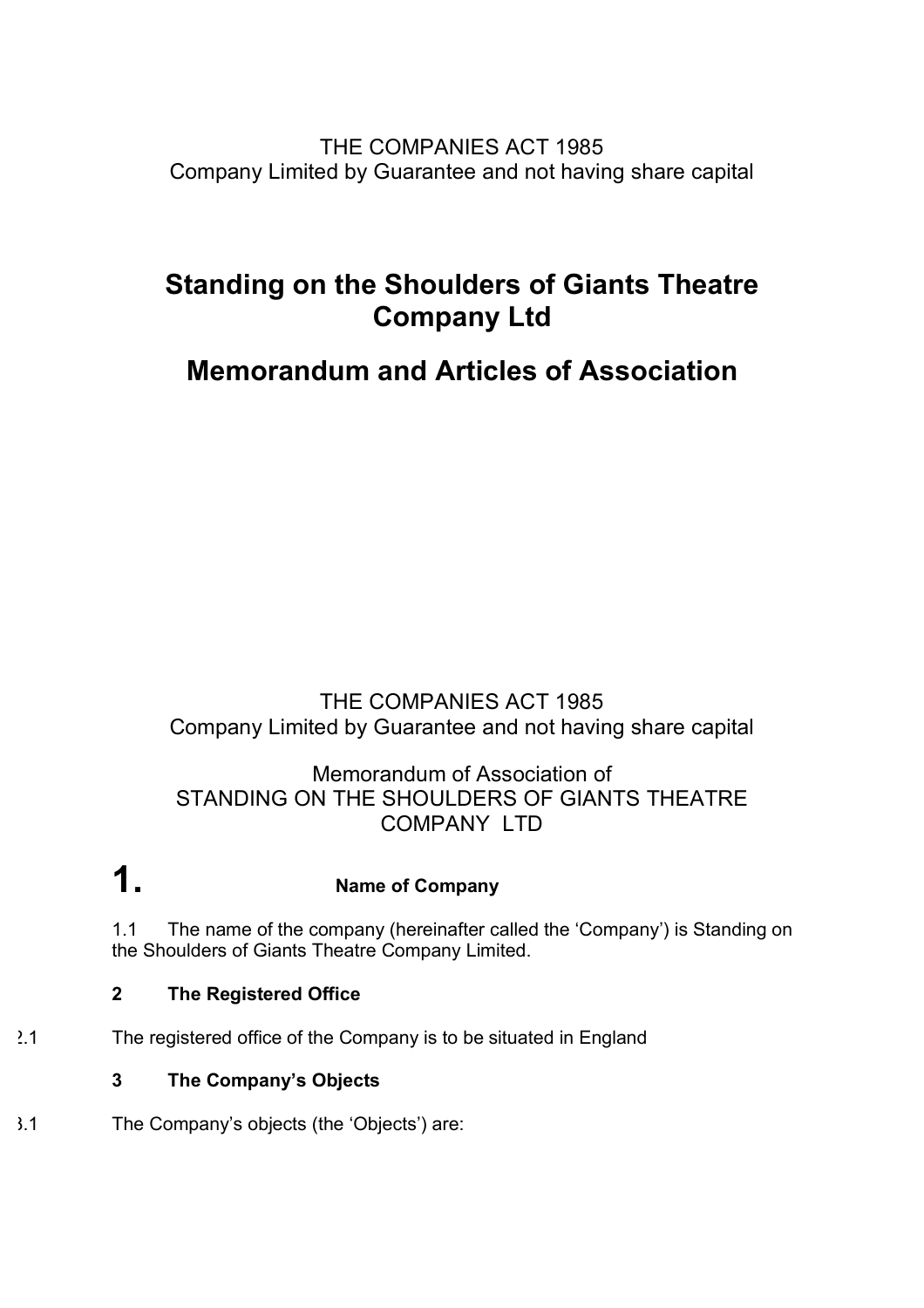to promote, maintain, improve and advance education by the encouragement of the arts including, without limitation, the arts of drama, mime, dance, singing and music, in particular to work with classic stories and epic themes to promote community cohesion

#### **4 The Company's Powers**

- 1.1 In addition to any other powers it may have, the Company has the following powers in order to further the Objects (but not for any other purpose):
- 1.1.1 to raise funds. In doing so, the Company must not undertake any substantial permanent trading activity and must comply with any relevant statutory regulations;
- 4.1.2 to buy, take on lease or in exchange, hire or otherwise acquire any property and to maintain and equip it for use;

**3.** to sell, lease or otherwise dispose of all or any part of the property belonging to the Company. In exercising this power, the Company must comply as appropriate with sections 36 and 37 of the Charities Act 1993;

- 1.1.4 to borrow money and to charge the whole or any part of the property belonging to the Company as security for repayment of the money borrowed. The Company must comply as appropriate with sections 38 and 39 of the Charities Act 1993 if it wishes to mortgage land;
- 1.1.5 to co-operate with other charities, voluntary bodies and statutory authorities and to exchange information and advice with them;
- 1.1.6 to establish or support any charitable trusts, associations or institutions formed for any of the charitable purposes included in the Objects;
- 4.1.7 to acquire, merge with or to enter into any partnership or joint venture arrangement with any other charity formed for any of the Objects;
- 4.1.8 to set aside income as a reserve against future expenditure but only in accordance with a written policy about reserves;
- 4.1.9 to employ and remunerate such staff as are necessary for carrying out the work of the Company. The Company may employ or remunerate a Director only to the extent it is permitted to do so by clause 5 and provided it complies with the conditions in that clause;
- $1.1.10$  to:
- a) deposit or invest funds;
	- b. employ a professional fund-manager;
		- c. arrange for the investments or other property of the Company to be held in the name of a nominee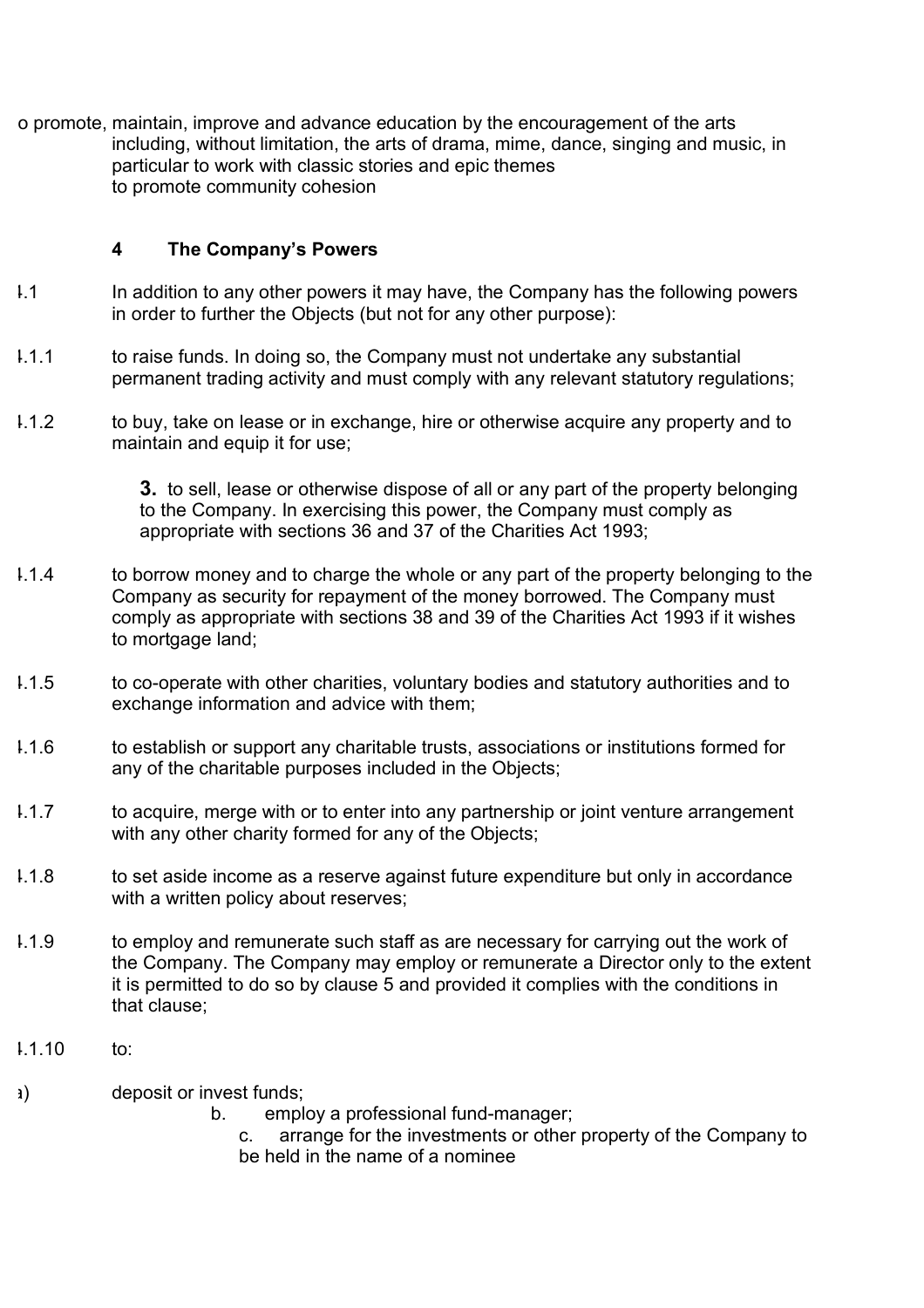- 1.1.11 to provide indemnity insurance for the Directors or any other officer of the Company in relation to any such liability as is mentioned in subclause 4.2, but subject to the restrictions specified in subclauses 4.3 and 4.4;
- 1.1.12 to pay out of the funds of the Company the costs of forming and registering the Company both as a company and as a charity;

**13.** to do all such other lawful things as are necessary for the achievement of the Objects;

**2.** The liabilities referred to in sub-clause 4.1.11 are:

**1.** any liability that by virtue of any rule of law would otherwise attach to a director of a company in respect of any negligence, default breach of duty or breach of trust of which he or she may be guilty in relation to the Company;

**2.** the liability to make a contribution to the Company's assets as specified in section 214 of the Insolvency Act 1986 (wrongful trading).

- **3.** The following liabilities are excluded from sub-clause 4.1.1:
- **1.** fines;

**2.** costs of unsuccessfully defending criminal prosecutions for offences arising out of the fraud, dishonesty or wilful or reckless misconduct of the Director or other officer;

**3.** liabilities to the Company that result from conduct that the Director or other officer knew or must be assumed to have known was not in the best interests of the Company or about which the person concerned did not care whether it was in the best interests of the Company or not.

**4.** There is excluded from sub-clause 4.2.2 any liability to make such a contribution where the basis of the Director's liability is his or her knowledge prior to the insolvent liquidation of the Company (or reckless failure to acquire that knowledge) that there was no reasonable prospect that the Company would avoid going into insolvent liquidation.

# **5. Income and Property**

- **1.** The income and property of the Company shall be applied solely towards the promotion of the Objects.
- 5.2 A Director is entitled to be reimbursed from the property of the Company or may pay out of such property reasonable expenses properly incurred by him or her when acting on behalf of the Company.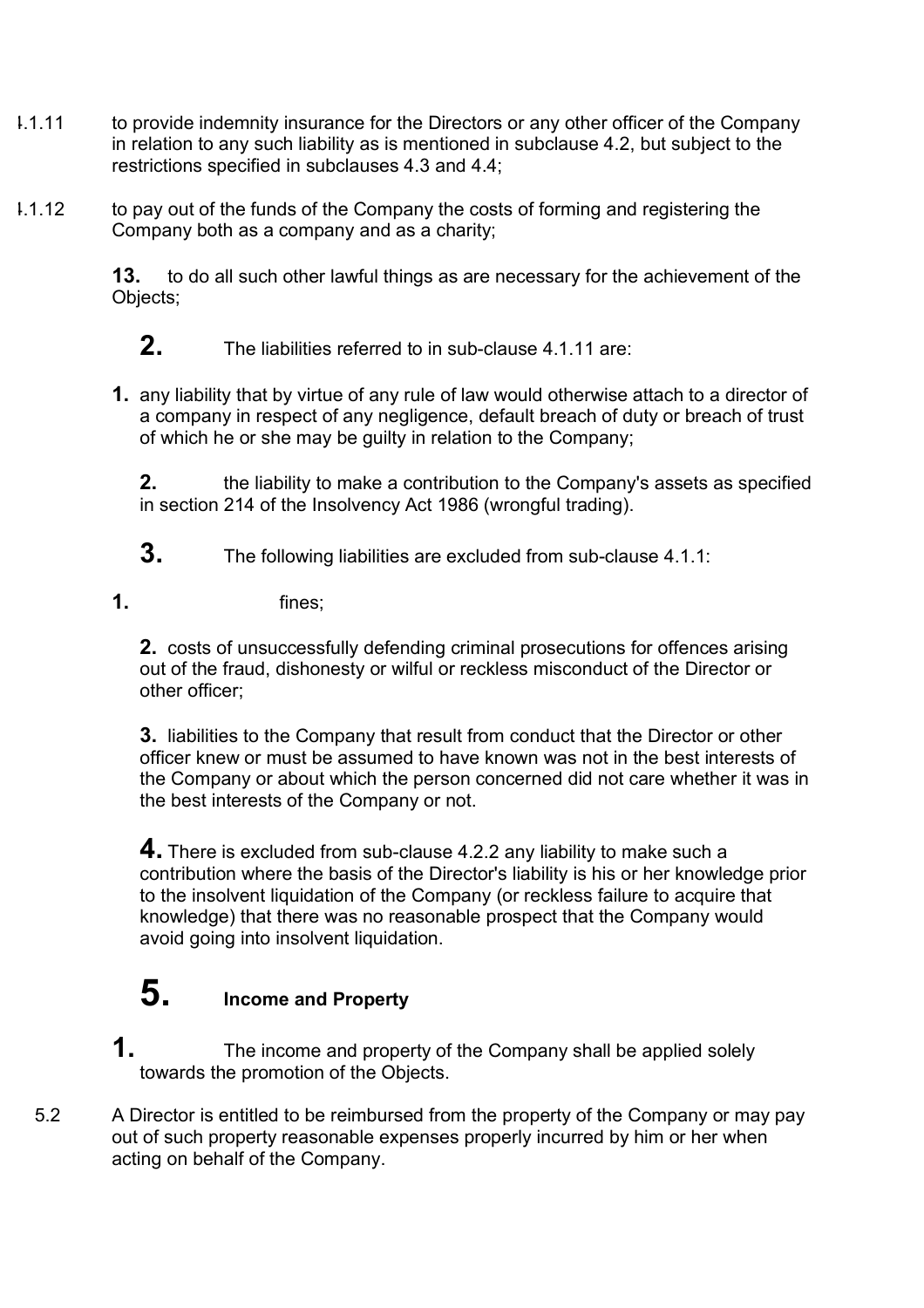**3.** Subject to the restrictions in sub-clauses 4.2, 4.3 & 4.4, a Director may benefit from trustee indemnity insurance cover purchased at the Company's expense.

**4.** None of the income or property of the Company may be paid or transferred directly or indirectly by way of dividend bonus or otherwise by way of profit to any member of the Company. This does not prevent a member who is not also a Director receiving:

**1.** a benefit from the Company in the capacity of a beneficiary of the Company;

**2.** reasonable and proper remuneration for any goods or services supplied to the Company.

**5.** No Director may:

- **1.** buy goods or services from the Company;
- **2.** sell goods, services or any interest in land to the Company;
- **3.** be employed by or receive any remuneration from the Company;
- **4.** receive any other financial benefit from the Company;

unless the payment or transaction is previously and expressly authorised in writing by the Charity Commission.

> **6.** A Director may receive interest on money lent to the Company at a reasonable and proper rate not exceeding 2% per annum below the base rate of a clearing bank to be selected by the Directors.

**7.** A company of which a Director is a member may receive fees remuneration or other benefit in money or money's worth provided that the shares of the company are listed on a recognised stock exchange and the Director holds no more than 1% of the issued capital of that company.

**8.** A Director may receive rent for premises let by the Director to the Company if the amount of the rent and the other terms of the lease are reasonable and proper.

**9.** The Company and its Directors may only rely upon the authority provided by sub-clauses 5.6 – 5.10 if each of the following conditions is satisfied:

**1.** The remuneration or other sums paid to the Director do not exceed an amount that is reasonable in all the circumstances.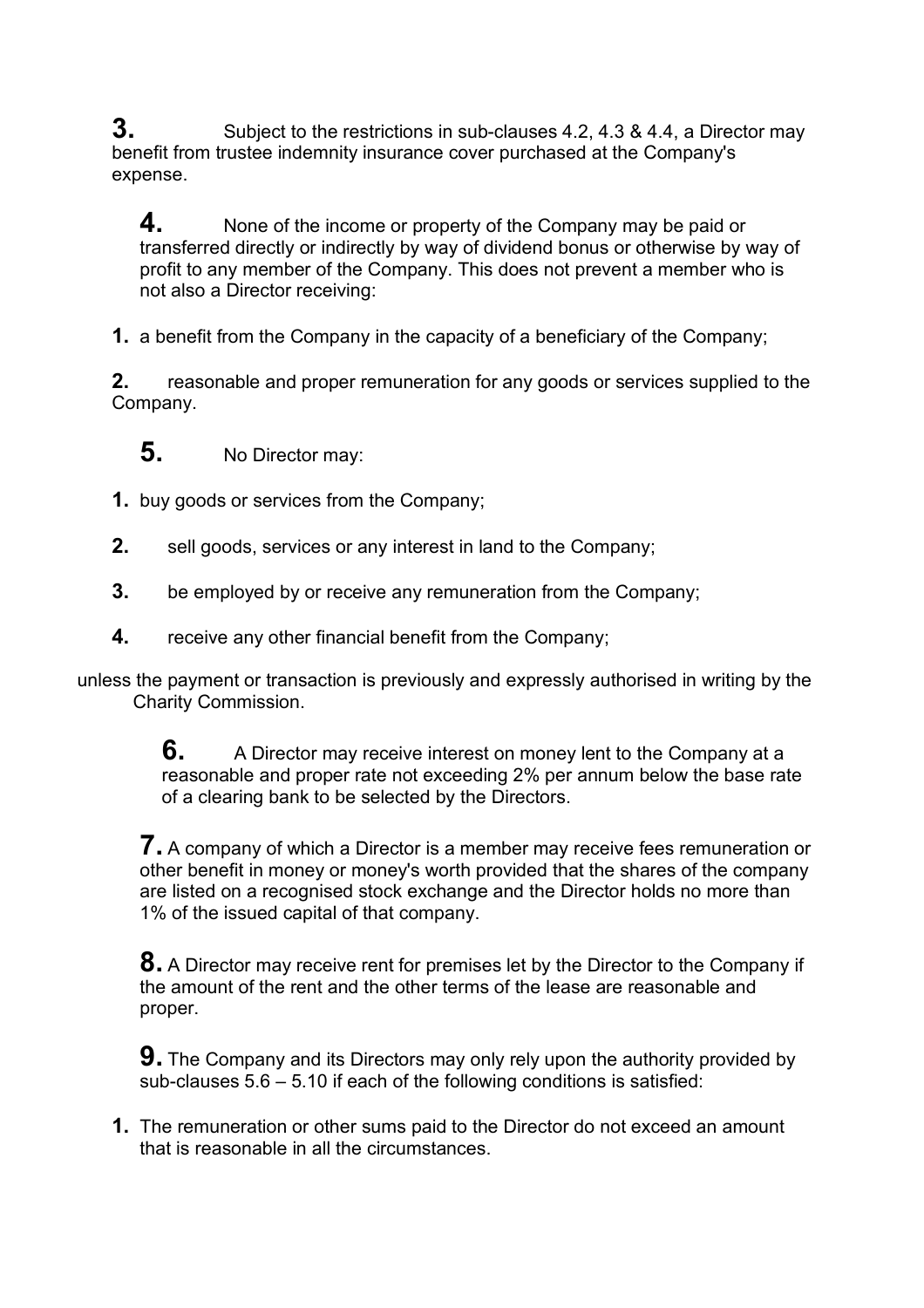**2.** The Director is absent from the part of any meeting at which there is discussion of:

- a) his or her employment or remuneration, or any matter concerning the contract; or
- b) his or her performance in the employment, or his or her performance of the contract; or

a. any proposal to enter into any other contract or arrangement with him or her or to confer any benefit upon him or her that would be permitted under sub-clauses 5.6 – 5.10; or

d) any other matter relating to a payment or the conferring of any benefit permitted by sub-clauses 5.6 – 5.10.

**3.** The Director does not vote on any such matter and is not to be counted when calculating whether a quorum of Directors is present at the meeting.

**4.** The other Directors are satisfied that it is in the interests of the Company to employ or to contract with that Director rather than with someone who is not a Director. In reaching that decision the Directors must balance the advantage of employing a Director against that disadvantages of doing so (especially the loss of the Director's services as a result of dealing with the Director's conflict of interest).

**5.** The reason for their decision is recorded by the Directors in the minute book.

- 5.11.6 A majority of the Directors then in office have received no such payments.
- 5.12 The employment or remuneration of a Director includes the engagement or remuneration of any firm or company in which the Director is:
	- **1.** a partner;
	- **2.** an employee;
	- **3.** a consultant;
	- **4.** a director; or

**5.** a shareholder, unless the shares of the company are listed on a recognised stock exchange and the Director holds less than 1% of the issued capital.

5.13 In sub-clauses 5.2 – 5.12:

**1.** 'Company' shall include any company in which the Company:

a) holds more than 50% of the shares; or trols more than 50% of the voting rights attached to the shares; or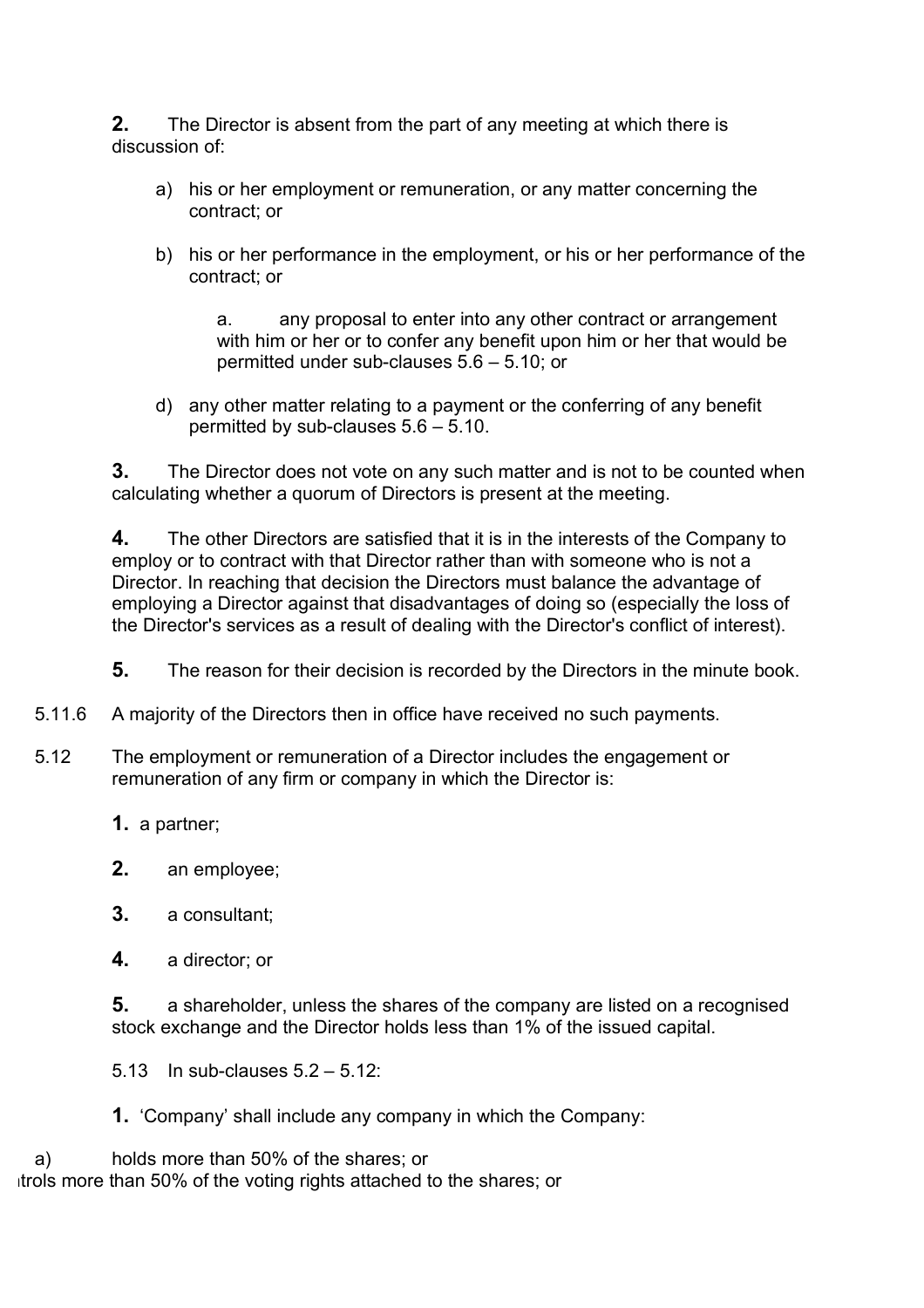b) has the right to appoint one or more directors to the Board of the company

**2.** 'Director' shall include any child, parent, grandchild, grandparent, brother, sister or spouse of the Director or any person living with the Director as his or her partner.

### **6 Liability of Members**

6.1 The liability of the members is limited.

## **7 Contribution to Assets**

7.1 Every member of the Company undertakes to contribute to the assets of the Company, in the event of the same being wound up while he is a member, or within one year after he ceases to be a member, for payment of the debts and liabilities of the Company contracted before he ceases to be a member, and of the costs, charges and expenses of winding up and for the adjustment of the rights of the contributories amongst themselves such amount as may be required not exceeding £10.

> **2.** If the Company is wound up or dissolved and after all its debts and liabilities have been satisfied there remains any property it shall not be paid to or distributed among the members of the Company, but shall be given or transferred to some other charity or charities having objects similar to the Objects and which prohibits the distribution of its or their income and property to an extent at least as great as is imposed on the Company by Clause 5 above, chosen by the members of the Company at or before the time of dissolution and if that cannot be done then to some other charitable object.

> We, the persons whose names and addresses are written below, wish to be formed into a company under this memorandum of association.

Signatures, Names and Addresses of Subscribers

Dated:

Witness to the above Signatures:

Name:

Address: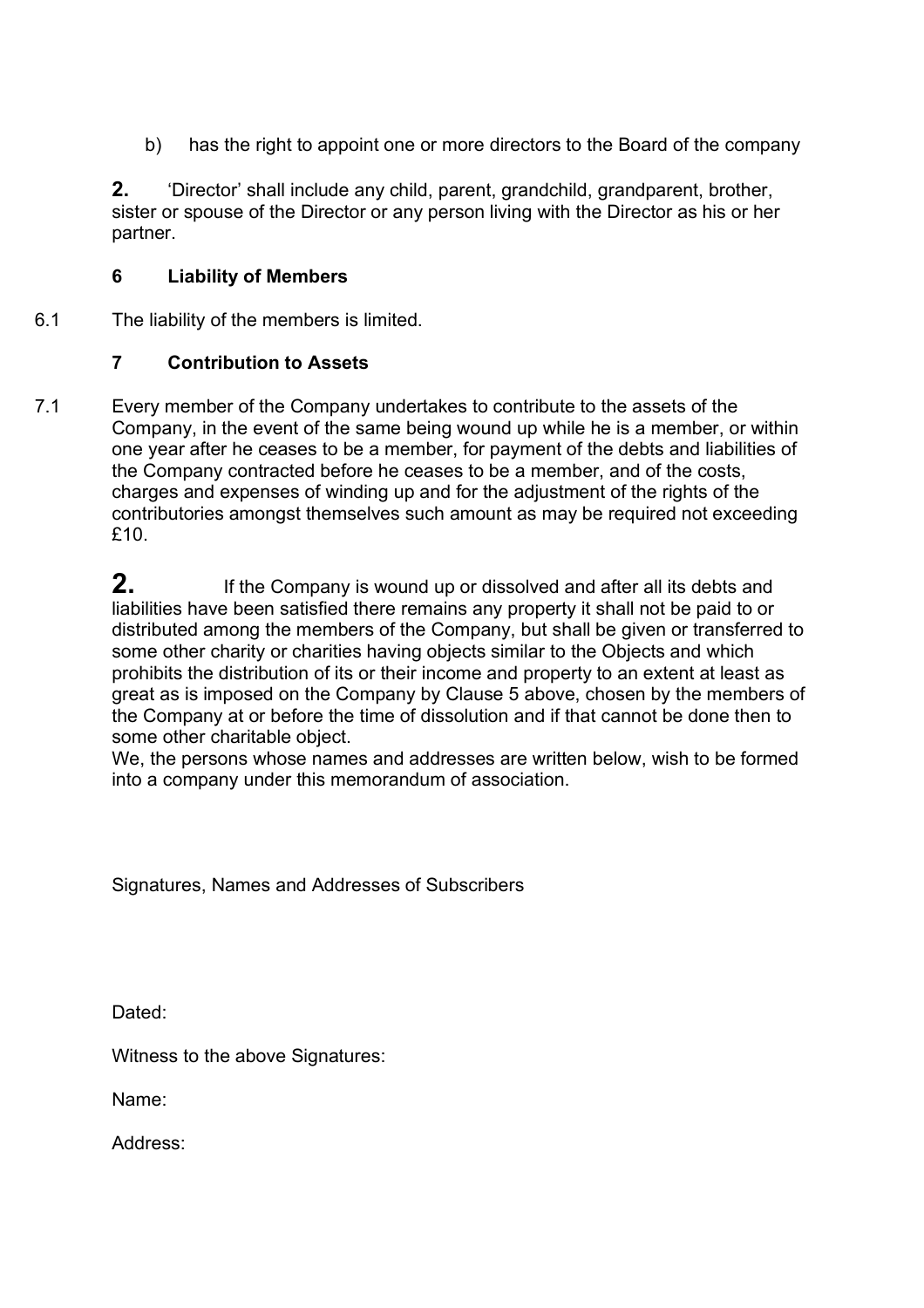Occupation:

# THE COMPANIES ACT 1985 Company Limited by Guarantee and not having share capital

Articles of Association STANDING ON THE SHOULDERS OF GIANTS THEATRE COMPANY LTD

### **Interpretation**

**1.** In these articles:

means the Companies Act 1985 including any statutory modifications or reenactments thereof for the time being in force;

means the common seal of the Company if it has one;

means the secretary of the Company or any other person appointed to perform the duties of the secretary of the Company, including a joint, assistant or deputy secretary;

the 'Directors' means the directors of the Company;

means the auditors to the Company for the time being;

dom' means Great Britain and Northern Ireland:

means the company intended to be regulated by these articles; means these articles of association of the Company;

in relation to a period of notice means a period excluding the day when the notice is given or deemed to be given and the day for which it is given or on which it is to take effect; 'executed' includes any mode of execution;

Im' means the memorandum of association of the Company;

means a member of the Company; and

means the registered office of the Company.

- 2 Words importing the masculine gender only shall include the feminine gender.
- 3 Subject as aforesaid, words or expressions contained in these articles shall, unless the context requires otherwise, bear the same meaning as in the Act.

**Members**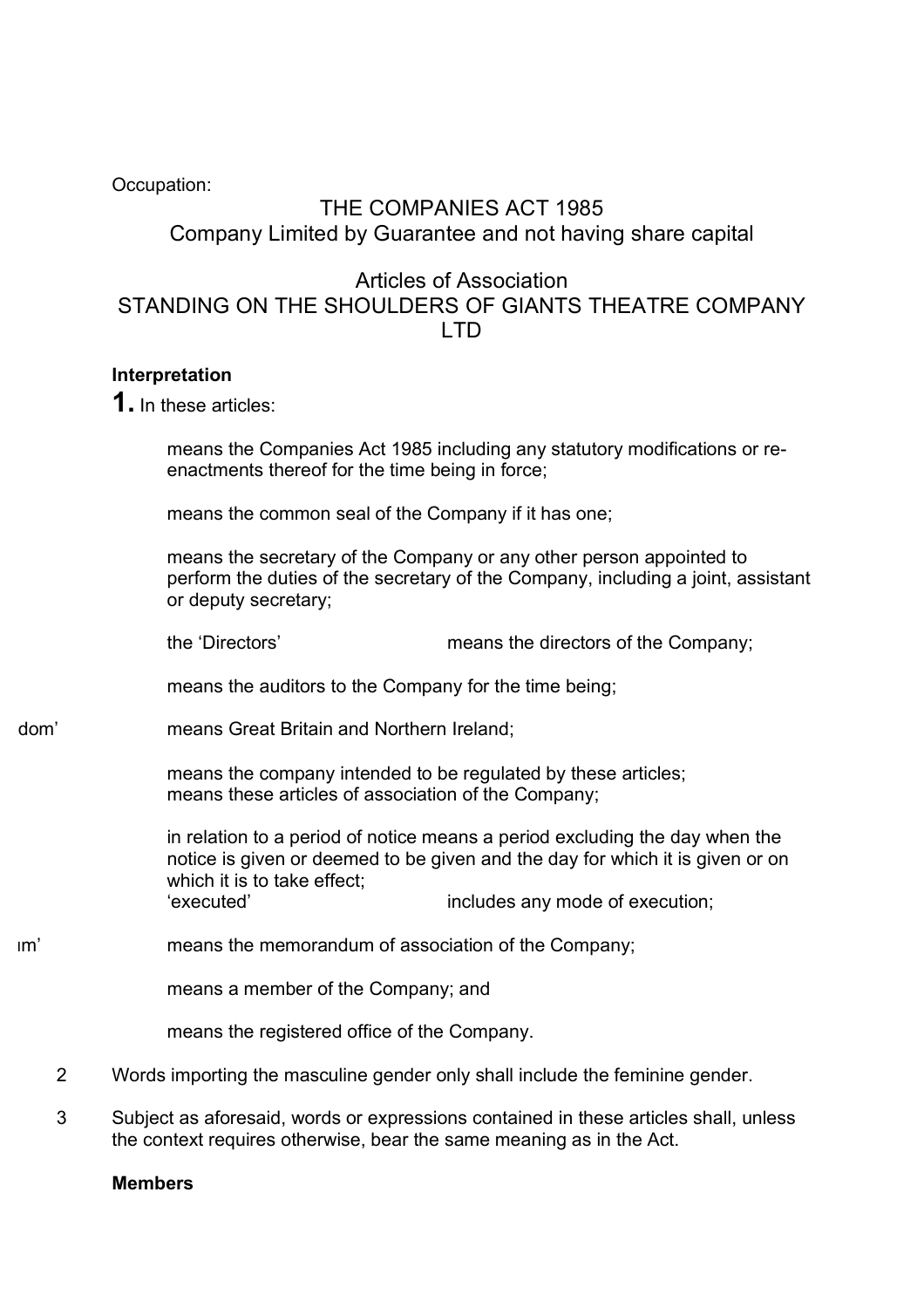- 4 The Company is established for the purposes expressed in the memorandum.
- 5 The number of Members with which the Company proposes to be registered is [ ] but the Directors may from time to time by resolution register an increase of Members.
- 6 The subscribers to the memorandum and such other persons as the Directors shall from time to time admit to membership shall be Members. No person shall be admitted a Member unless his application for membership is approved by the Directors.
	- 7 The rights and privileges of a Member shall not be transferable.
	- 8. A Member shall cease to be a Member:
	- 1. upon his giving notice in writing to the Company that he resigns his membership;
- 8.2 upon the recommendation of the Directors by a resolution passed by a majority consisting of not less than two-thirds of the Directors present at a special meeting of the Directors (and at which the Member in question has been given reasonable notice and a reasonable opportunity of being heard in his own defence) giving him notice requiring him to resign his membership;
- 8.3 if an individual, upon his dying, becoming of unsound mind, having a receiving order made against him or making an arrangement or compounding with his creditors generally; or
- 8.4 if a corporation, upon its having a winding up resolution passed or winding up petition presented or a receiver being appointed in respect of any of its assets.

#### **Registers**

- 9 The Directors shall cause the following registers to be kept at the office:
- 9.1 a register of Members; and
- 9.2 a register of the interests of the Directors in debentures of the Company or its associated companies.
- 10 The Directors shall cause such registers as are kept under the provisions of article 9 to be completed and made available for inspection in accordance with the provisions of the Act and in particular, but without prejudice to the foregoing, to sections 325 and 352 of the Act.

## **General Meetings**

11 The Company shall in each year hold a general meeting as its annual general meeting in addition to any other meetings in that year, and shall specify the meeting as such in the notice calling it and not more than fifteen months shall elapse between the date of one annual general meeting of the Company and that of the next, provided that so long as the Company holds its first annual general meeting within 18 months of its incorporation it need not hold it in the year of its incorporation or in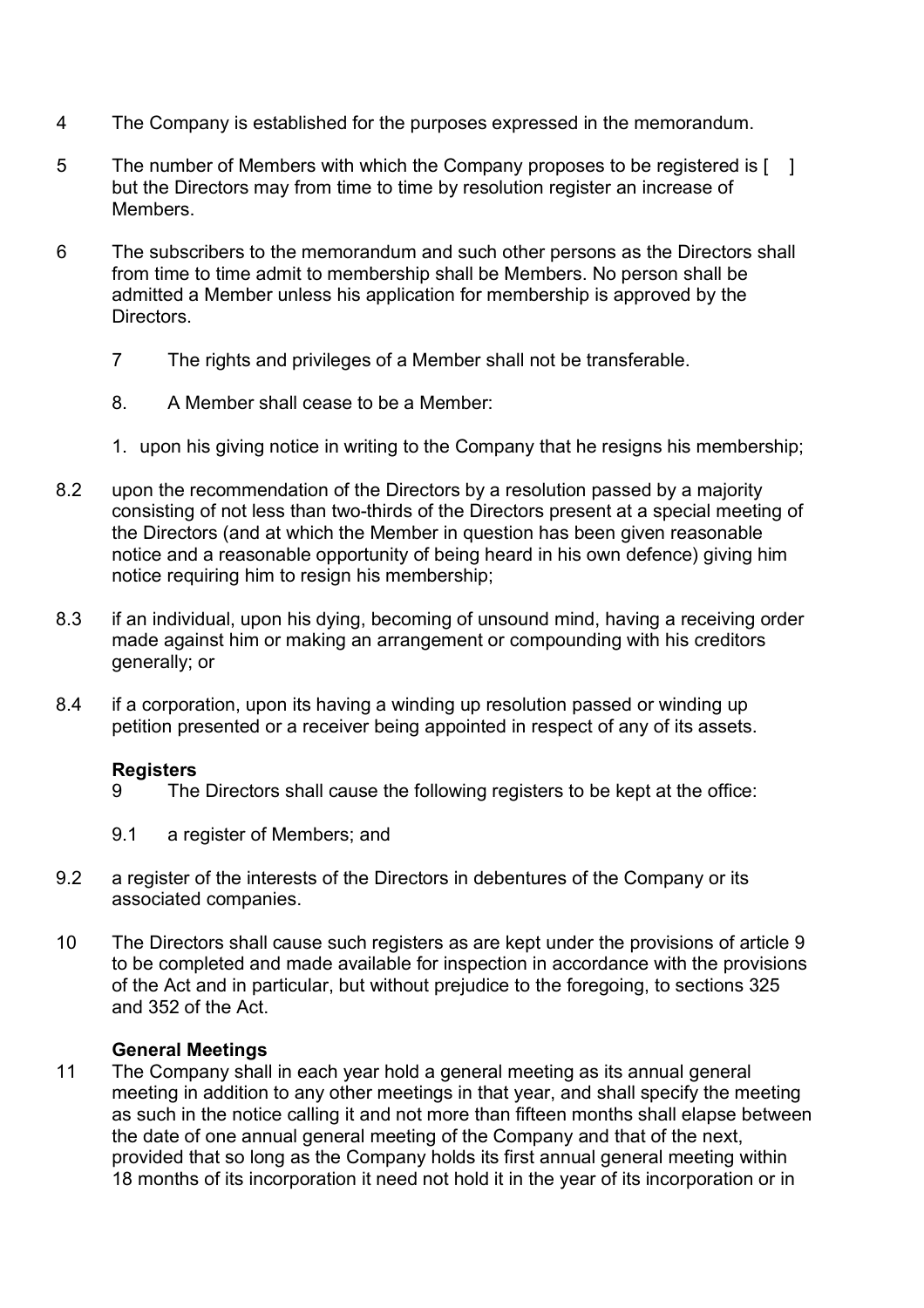the following year. The annual general meeting shall be held at such time and place as the Directors shall appoint.

- 12 All general meetings other than annual general meetings shall be called extraordinary general meetings. The Company shall hold three extraordinary general meetings each year.
- 13 The Directors may call general meetings and, on the requisition of Members pursuant to the provisions of the Act, shall forthwith proceed to convene an extraordinary general meeting for a date not later than eight weeks after receipt of the requisition. If there are not within the United Kingdom sufficient Directors to call a general meeting, any Director or any Member may call a general meeting.

### **Notice of General Meetings**

- 14 An annual general meeting and an extraordinary general meeting called for the passing of a special resolution appointing a person as a Director shall be called by at least 21 clear days' notice. All other extraordinary general meetings shall be called by at least 14 clear days' notice but a general meeting may be called by shorter notice if it is so agreed:
	- 1. in the case of a meeting called as the annual general meeting, by all the Members entitled to attend and vote thereat; and
- 14.2 in the case of any other meeting, by a majority in number of the Members having a right to attend and vote at the meeting, being a majority together representing not less than 95 per cent of the total voting rights at that meeting of all the Members;
- 15 The notice of a general meeting shall specify the time and place of the meeting and the general nature of the business to be transacted and, in the case of an annual general meeting, shall specify the meeting as such;
- 16 The notice of a general meeting shall be given to all the Members and to the Directors and to the Auditors.
- 17 The accidental omission to give notice of a meeting to, or the non-receipt of notice of a meeting by, any person entitled to receive notice shall not invalidate the proceedings at the meeting.

#### **Proceedings at General Meetings**

- 18 No business shall be transacted at any general meeting unless a quorum of Members is present at the time when the meeting proceeds to business; two Members present in person or by proxy or one tenth of the membership whichever shall be the greater shall be the quorum.
- 19 If a quorum is not present within half an hour from the time appointed for the meeting, or if during a meeting a quorum ceases to be present, the meeting shall stand adjourned to the same day in the next week at the same time and place or to such time and place as the Directors may determine.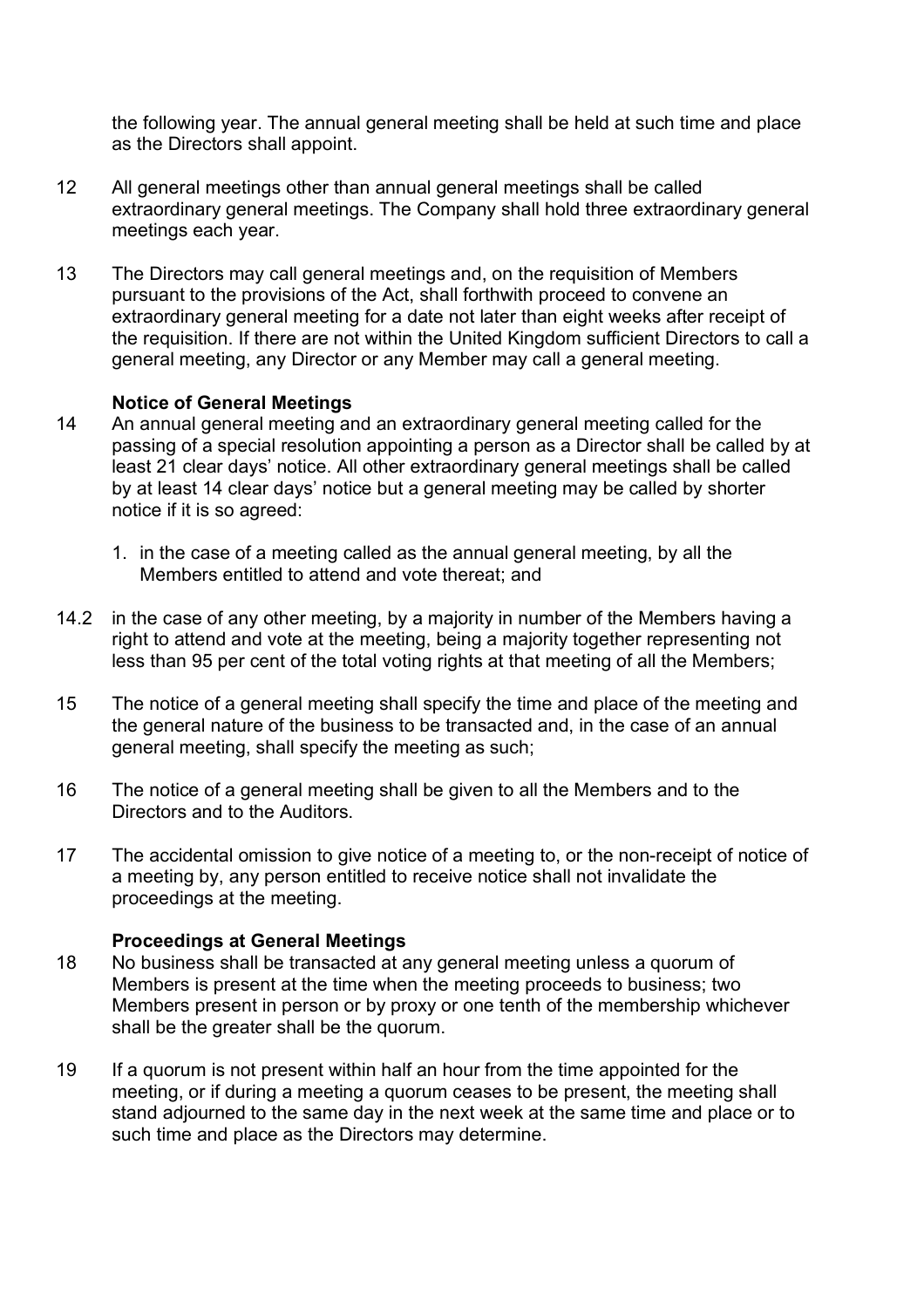- 20 The chair, if any, of the board of Directors or in his absence some other Director nominated by the Directors shall preside as chair of the meeting but, if neither the chair nor such other Director (if any) be present within 15 minutes after the time appointed for holding the meeting and willing to act, the Directors present shall elect one of their number to be chair and, if there is only one Director present and willing to act, he shall be chair.
- 21 If at any meeting no Director is willing to act as chair or if no Director is present within fifteen minutes after the time appointed for holding the meeting, the Members present and entitled to vote shall choose one of their number to be chair of the meeting.
- 22 A Director shall, notwithstanding that he is not a Member, be entitled to attend and speak at any general meeting.
- 23 The chair may, with the consent of any meeting at which a quorum is present (and shall if so directed by the meeting), adjourn the meeting from time to time and from place to place, but no business shall be transacted at any adjourned meeting other than the business left unfinished at the meeting from which the adjournment took place. When a meeting is adjourned for 14 days or more, at least seven clear days' notice shall be given specifying the time and place of the adjourned meeting and the general nature of the business to be transacted. Otherwise it shall not be necessary to give any such notice.
- 24 A resolution put to the vote of a meeting shall be decided on a show of hands unless before, or on the declaration of the result of, the show of hands a poll is duly demanded. Subject to the provisions of the Act, a poll may be demanded:
	- 24.1 by the chair;
	- 24.2 by at least two Members having the right to vote at the meeting; or
- 24.3 by a Member or Members representing not less than one-tenth of the total voting rights of all the Members having the right to vote at the meeting.
- 25 Unless a poll is duly demanded, a declaration by the chair that a resolution has been carried or carried unanimously, or by a particular majority, or lost, or not carried by a particular majority, and an entry to that effect in the minutes of the meeting, shall be conclusive evidence of the fact without proof of the number or proportion of the votes recorded in favour of or against the resolution.
- 26. The demand for a poll may be withdrawn before the poll is taken but only with the consent of the chair. The withdrawal of a demand for a poll shall not invalidate the result of a show of hands declared before the demand for the poll was made.
- 27 A poll shall be taken as the chair directs and he may appoint scrutineers (who need not be Members) and fix a time and place for declaring the results of the poll. The result of the poll shall be deemed to be the resolution of the meeting at which the poll is demanded.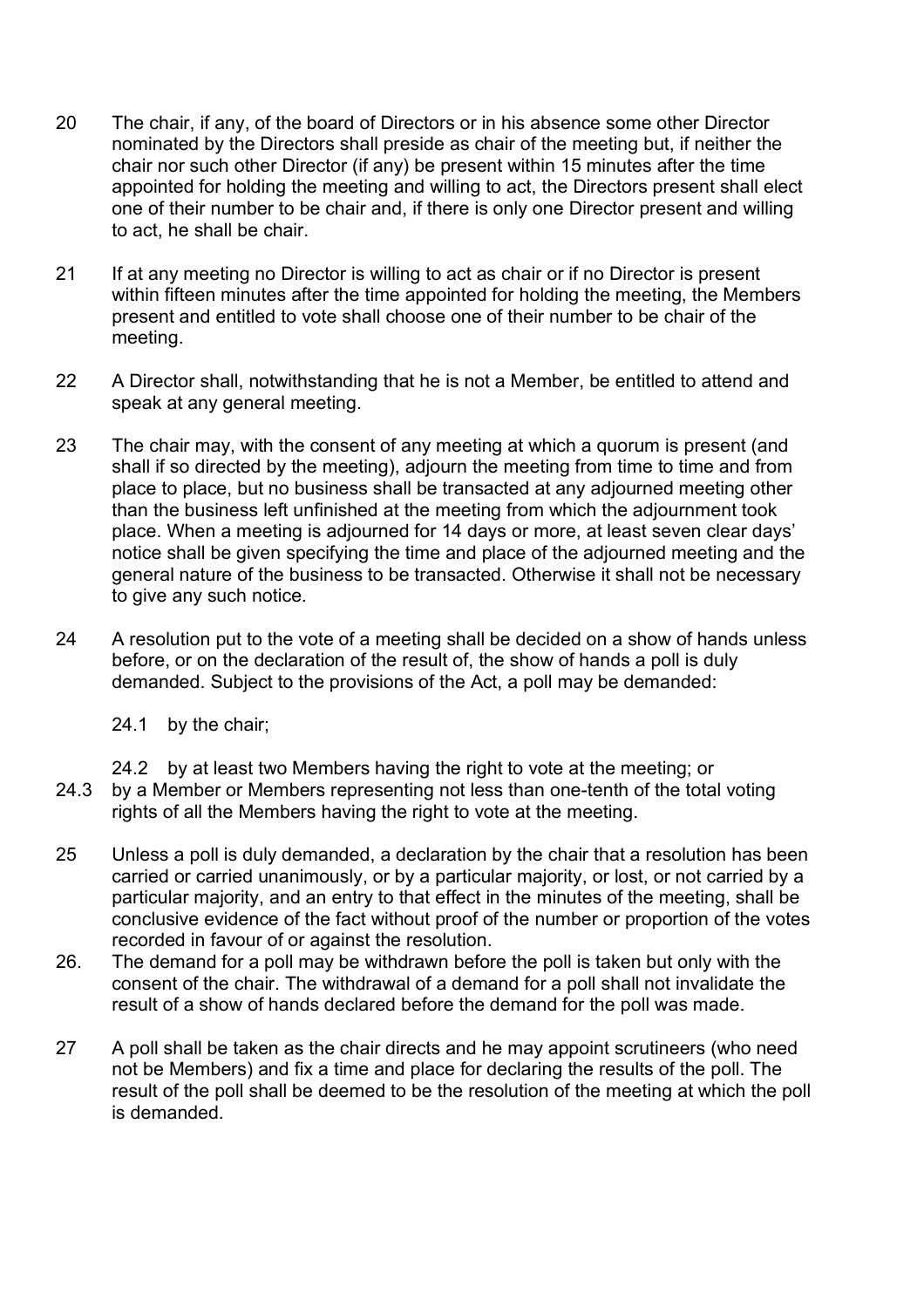- 28 In case of an equality of votes, whether on a show of hands or on a poll, the chair of the meeting at which the show of hands takes place or at which the poll is demanded, shall be entitled to a second or casting vote.
- 29 A poll demanded on the election of a chair or on a question of adjournment shall be taken immediately. A poll demanded on any other question shall be taken either immediately or at such time and place as the chair directs not being more than 30 days after the poll is demanded. The demand for a poll shall not prevent continuance of a meeting for the transaction of any business other than the question on which the poll is demanded. If a poll is demanded before the declaration of the result of a show of hands and the demand is duly withdrawn, the meeting shall continue as if the demand had not been made.
- 30 No notice need be given of a poll not taken immediately if the time and place at which it is to be taken are announced at the meeting at which it is demanded. In other cases at least seven clear days' notice shall be given specifying the time and place at which the poll is to be taken.
- 31 If at any general meeting any votes shall be counted which ought not to have been counted, or might have been rejected, the error shall not vitiate the result of the voting unless it be pointed out at the same meeting, and not in that case unless it shall, in the opinion of the chair, be of sufficient magnitude to vitiate the result of the voting.

#### **Votes of Members**

- 32 Every Member shall have one vote.
- 33 No Member shall be entitled to vote at any general meeting if either:
- 33.1 all moneys presently payable by him to the Company have not been paid; or
- 33.2 if such vote is upon a resolution whereby he is likely to receive a benefit under clause 5 of the memorandum.
- 34 A vote given or poll demanded by the duly authorised representative of a Member organisation shall be valid notwithstanding the previous determination of the authority of the person voting or demanding a poll unless notice of the determination was received by the Company at the office before the commencement of the meeting or adjourned meeting at which the vote is given or the poll demanded or (in the case of a poll taken otherwise than on the same day as the meeting or adjourned meeting) the time appointed for taking the poll. On a poll votes may be given either personally or by proxy.
- 35 Any organisation which is a Member may by resolution of its directors or other governing body authorise such persons as it thinks fit to act as its representative at any meeting of the Company, and the person so authorised shall be entitled to exercise the same powers on behalf of the organisation which he represents as that organisation could exercise if it were an individual Member.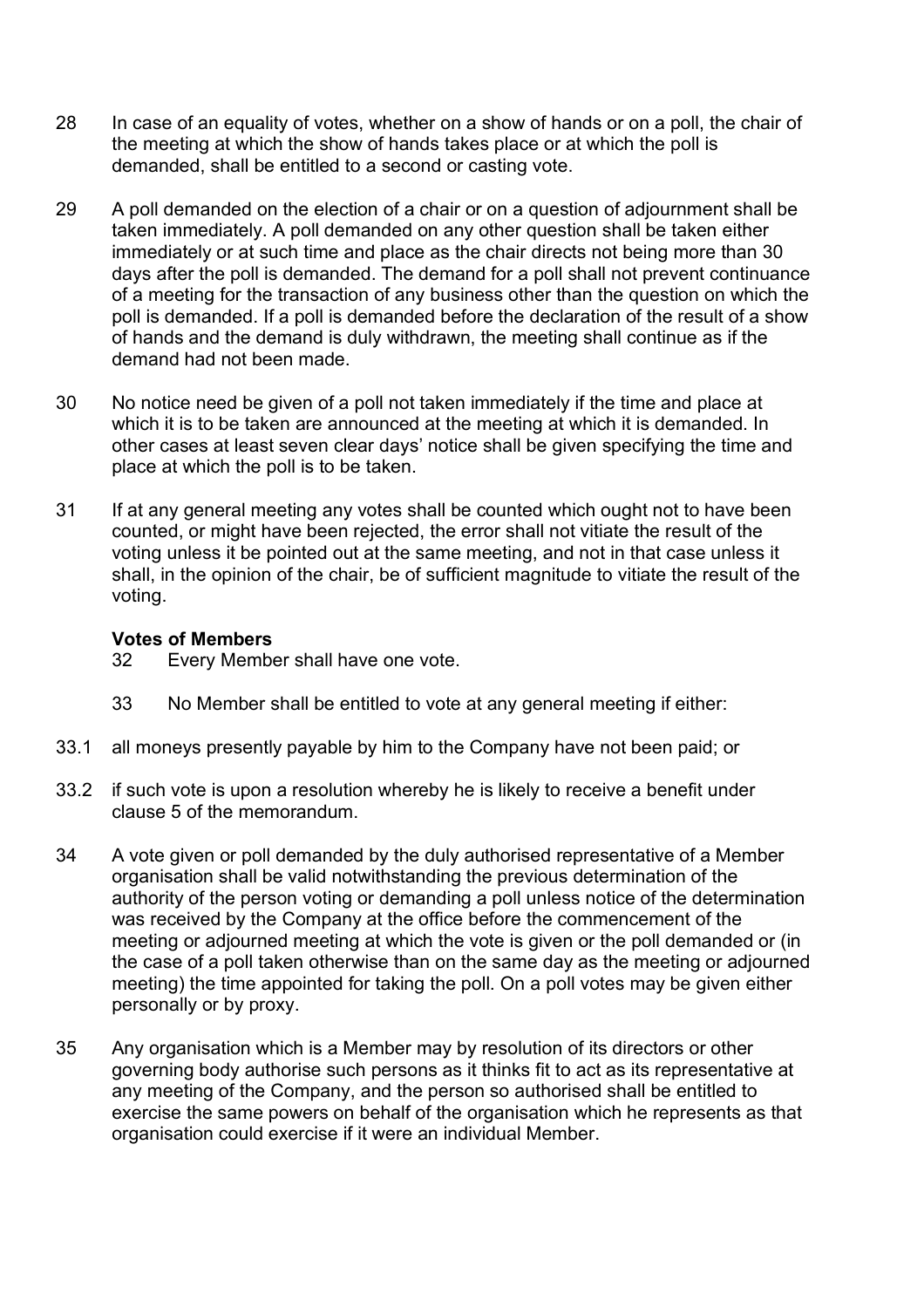- 36 The instrument appointing a proxy shall be in writing under the hand of the appointer or of his attorney duly authorised in writing or, if the appointer is an organisation, either under seal or under the hand of an officer or attorney duly authorised. A proxy may need not be a Member.
- 37 The instrument appointing a proxy and the power of attorney or other authority, if any, under which it is signed or a notarially certified copy of that power or authority shall be deposited at the office or at such other place within the United Kingdom as is specified for that purpose in the notice convening the meeting, not less than 48 hours before the time for holding the meeting or adjourned meeting at which the person named in the instrument proposes to vote or, in the case of a poll, not less than 24 hours before the time appointed for the taking of the poll, and in default the instrument of proxy shall not be treated as valid.
- 38 An instrument appointing a proxy shall be in the following form or a form as near thereto as circumstances admit:
- 'I/We of, being a member/members of the above-named Company, hereby appoint of or failing him, of as my/our proxy vote for me/us on my/our behalf at the (annual or extraordinary as the case may be) general meeting of the Company to be held on the day of 2XXX, and at any adjournment thereof.

Signed this day of 2XXX.'

39 The instrument appointing a proxy shall be deemed to confer authority to demand or join in demanding a poll.

#### **Directors**

40 The number of Directors shall be not less than three nor unless otherwise determined by a general meeting more than 15. The first Directors shall be those persons named in the statement delivered pursuant to section 10(2) of the Act. Future Directors shall be appointed as provided subsequently in the articles.

41. The Directors shall have power at any time, and from time to time, to appoint any person to be a Director, either to fill a casual vacancy or as an addition to the existing Directors, but so that the total number of Directors shall not at any time exceed the number fixed in accordance with these articles. Any Director so appointed shall hold office only until the next following annual general meeting, and shall then be eligible for re-election, but shall not be taken into account in determining the Directors who are to retire by rotation at such meeting.

- 42 No person who is not a Member shall be entitled to hold office as a Director.
- 43 No Director shall vacate his office or be ineligible for re-appointment as Director nor shall any person be ineligible for appointment as Director by reason only of his having attained any particular age. **Powers and duties of Directors**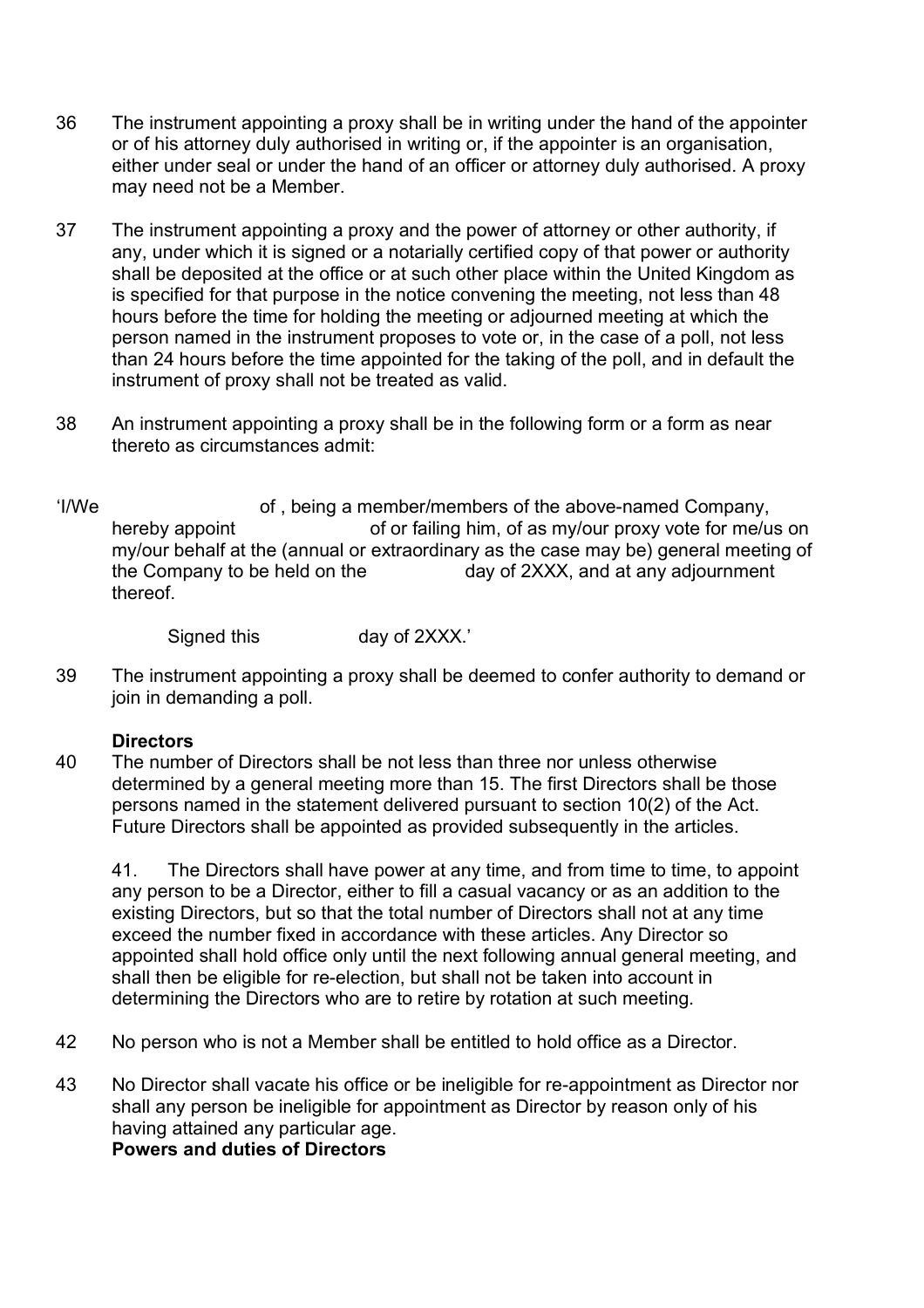- 44 Subject to the provisions of the Act, the memorandum and the articles and to any directions given by special resolution, the business of the Company shall be managed by the Directors who may exercise all the powers of the Company. No alteration of the memorandum or the articles and no such direction shall invalidate any prior act of the Directors which would have been valid if that alteration had not been made or that direction had not been given. The powers given by this article shall not be limited by any special power given to the Directors by the articles and a meeting of Directors at which a quorum is present may exercise all the powers exercisable by the Directors.
- 45 In addition to all powers hereby expressly conferred upon them and without detracting from the generality of their powers under the articles the Directors shall have the following powers, namely:
- 45.1 to expend the funds of the Company in such manner as they shall consider most beneficial for the achievement of the Objects and to invest in the name of the Company such part of the funds as they may see fit and to direct the sale or transposition of any such investments and to expend the proceeds of any such sale in furtherance of the Objects; and
	- 45.2 to enter into contracts on behalf of the Company.
- 46 All cheques, promissory notes, drafts, bills of exchange and other negotiable instruments, and all receipts for moneys paid to the Company, shall be signed, drawn, accepted, endorsed, or otherwise executed, as the case may be, in such manner as the Directors shall from time to time by resolution determine.
- 47 The Directors shall cause minutes to be made of all appointments of officers made by them, of the names of the Directors present at each meeting of the Directors and of any committee of the Directors, and of all resolutions and proceedings at all meetings of the Company and of the Directors and of committees of Directors and any such minutes if signed by the chair of such meeting or by the chair of the next succeeding meeting shall be sufficient evidence without any further proof of the facts therein stated.
- 48 The continuing Directors may act notwithstanding any vacancy in their body but if and so long as their number is reduced below the number prescribed by these articles as the necessary quorum of Directors, the continuing Directors or Director may only act as Directors to admit persons to membership of the Company, to appoint additional Directors or to summon a general meeting.

#### **Directors' appointments and interests**

- 49 Subject to the provisions of the Act and clause 5 of the memorandum, and provided that he has disclosed to the Directors the nature and extent of any material interest of his, a Director notwithstanding his office:
- 49.1 may be a party to, or otherwise interested in, any transaction or arrangement with the Company or in which the Company is otherwise interested;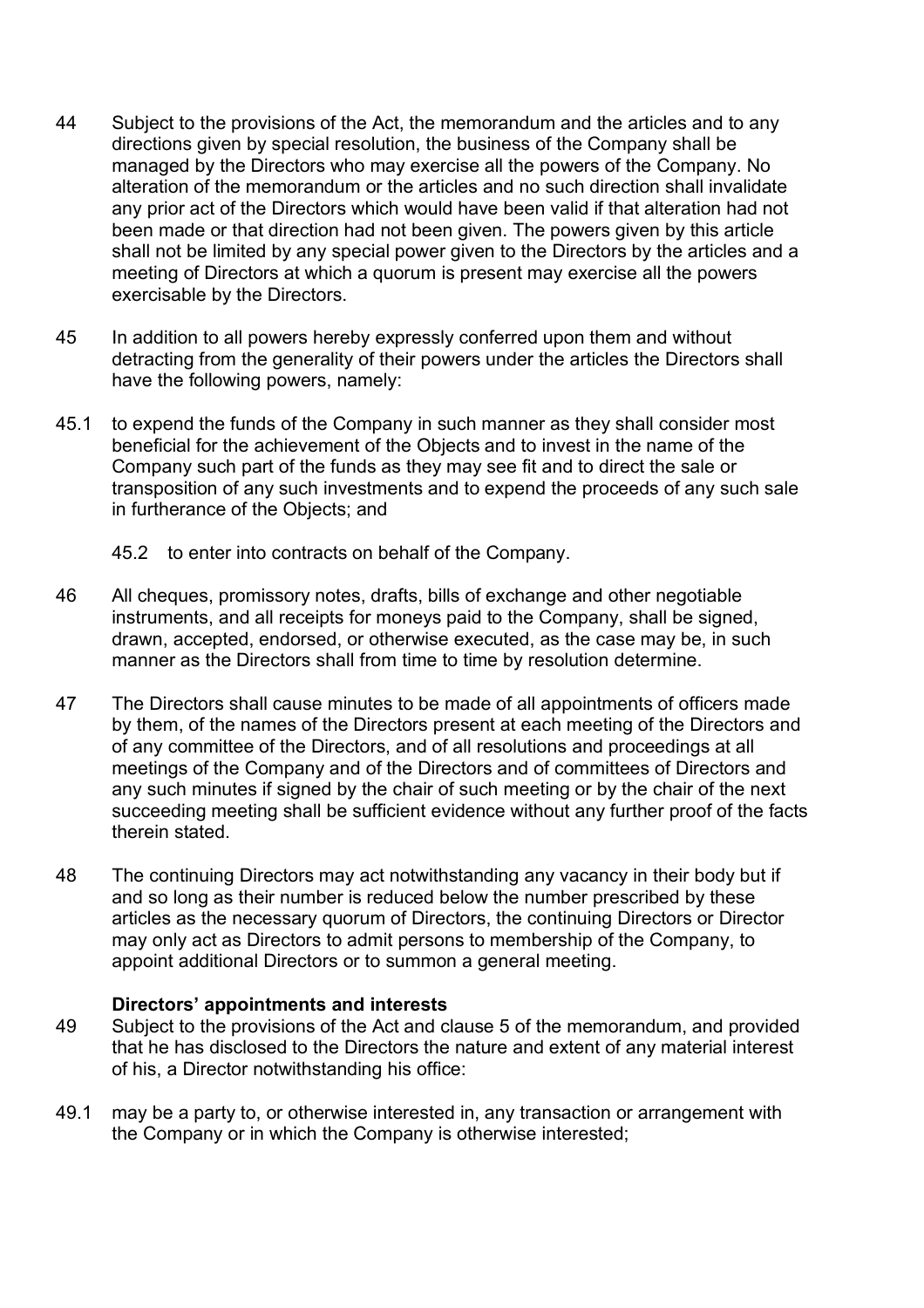- 49.2 may be a director or other officer of, or employed by, or a party to any transaction or arrangement with, or otherwise interested in, any body corporate promoted by the Company or in which the Company is otherwise interested; and
- 49.3 shall not, by reason of his office, be accountable to the Company for any benefit which he derives from any such office or employment or from any such transaction or arrangement or from any interest in any such body corporate and no such transaction or arrangement shall be liable to be avoided on the ground of any such interest or benefit.
	- 50 For the purposes of article 49:
- 50.1 a general notice given to the Directors that a Director is to be regarded as having an interest of the nature and extent specified in the notice in any transaction or arrangement in which a specified person or class of persons is interested shall be deemed to be a disclosure that the Director has an interest in any such transaction of the nature and extent so specified; and
- 50.2 an interest of which a Director has no knowledge and of which it is unreasonable to expect him to have knowledge shall not be treated as an interest of his.

#### **Borrowing powers**

51 The Directors may exercise all the powers of the Company to borrow money, and to mortgage or charge its undertaking and property, or any part thereof, and to issue debentures, debenture stock and other securities, whether outright or as security for any debt, liability or obligation of the Company or of any third party.

#### **Disqualification of Directors**

- 52 A Director shall cease to hold office if he:
- 52.1 ceases to be a Director by virtue of any provision in the Act or is disqualified from acting as a Director by virtue of section 72 of the Charities Act 1993 (or any statutory re-enactment or modification of that provision);
- 52.2 has a receiving order made against him or makes an arrangement or composition with his creditors generally;
- 52.3 becomes incapable by reason of mental disorder, illness or injury of maintaining and administering his property and affairs;
- 52.4 resigns his office by notice in writing to the Company (but only if at least two Directors will remain in office when the notice of resignation is to take effect);
- 52.5 is absent without the permission of the Directors from all their meetings held within a period of six months and the Directors resolve that his office be vacated;
	- 58.6 ceases to be a Member; or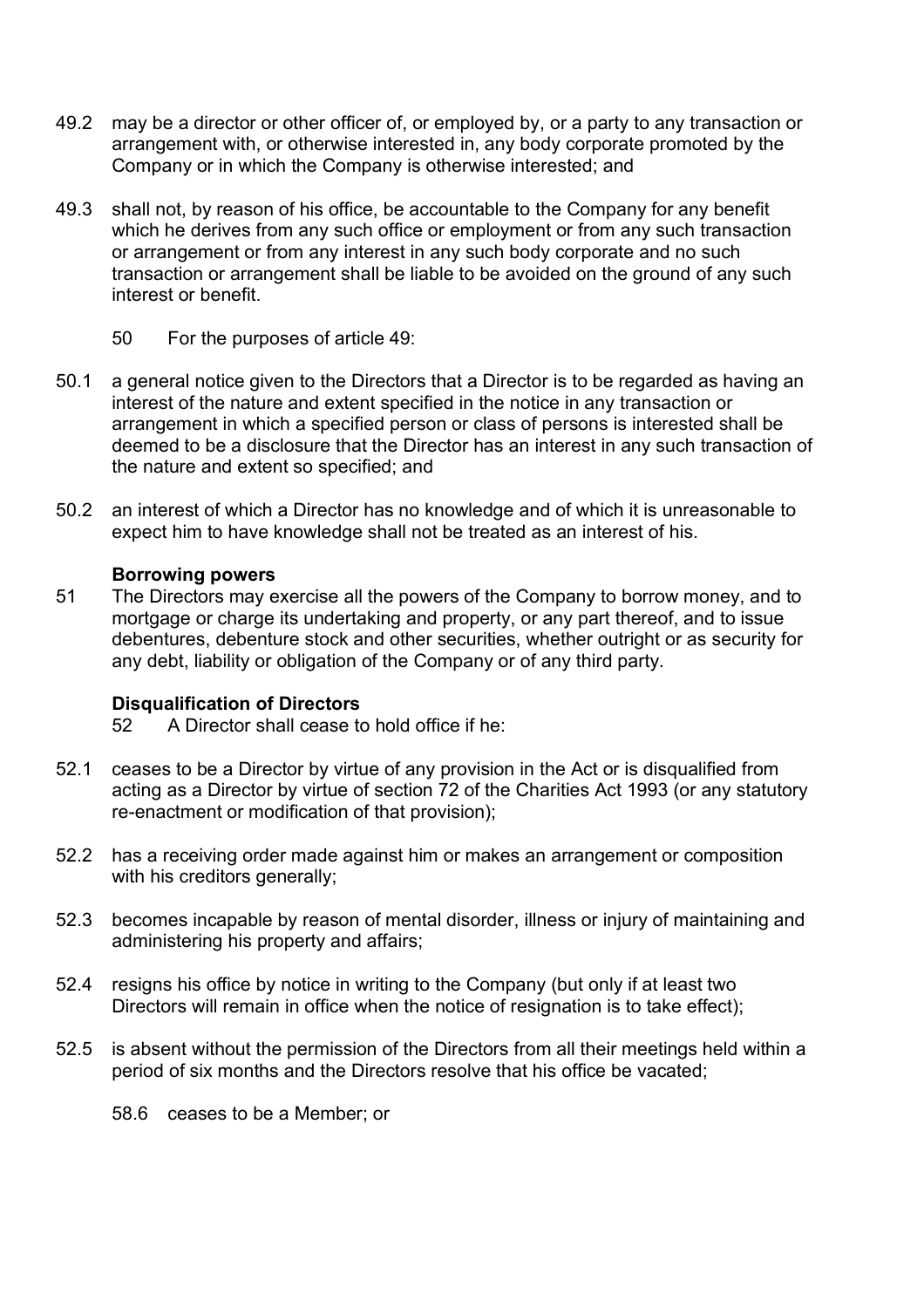58.7 is directly or indirectly interested in any contract with the Company and fails to declare the nature of his interest in the manner required by Section 317 of the Act and the Directors resolve that he shall vacate his office.

#### **Rotation of Directors**

- 59 At the first annual general meeting of the Company all the Directors shall retire from office and at the annual general meeting in every subsequent year one-third of the Directors for the time being or, if their number is not three or a multiple of three, the number nearest one third shall retire from office.
- 60 Subject to the provisions of the Act, the Directors to retire in every year shall be those who have been longest in office since their last election, but as between persons who become Directors on the same day those to retire shall (unless they otherwise agree among themselves) be determined by lot.

61. A retiring Director shall be eligible for re-election, unless he has been a Director for a consecutive period of over eight years. Such a Director shall not be eligible for election until the following annual general meeting.

- 62 If the Company at the meeting at which the Director retires by rotation does not fill the vacancy the retiring Director shall, if willing to act, be deemed to have been reappointed unless at the meeting it is resolved not to fill the vacancy or unless a resolution for the reappointment of the Director is put to the meeting and lost.
- 63 Subject to the provisions of the articles, the Company may from time to time by ordinary resolution increase or reduce the number of Directors and may also determine in what rotation the increased or reduced number is to go out of office.
- 64 No person other than a Director retiring by rotation shall be appointed or reappointed a Director at any general meeting unless:
	- 64.1 he is recommended by the Directors; or
- 64.2 not less than 14 nor more than 35 clear days' before the date appointed for the meeting, notice executed by a Member qualified to vote at the meeting has been given to the Company of the intention to propose that person for appointment or reappointment stating the particulars which would, if he were so appointed or reappointed, be required to be included in the Company's register of Directors together with a notice executed by that person of his willingness to be appointed or reappointed.

65. Not less than seven nor more than 28 clear days' before the date appointed for holding a general meeting, notice shall be given to all persons who are entitled to receive notice of the meeting of any person (other than a Director retiring by rotation at the meeting) who is recommended by the Directors for appointment or reappointment as a Director at the meeting or in respect of whom notice has been duly given to the Company of the intention to propose him at the meeting for appointment or reappointment as a Director. The notice shall give the particulars of that person which would, if he were so appointed or reappointed, be required to be included in the Company's register of Directors.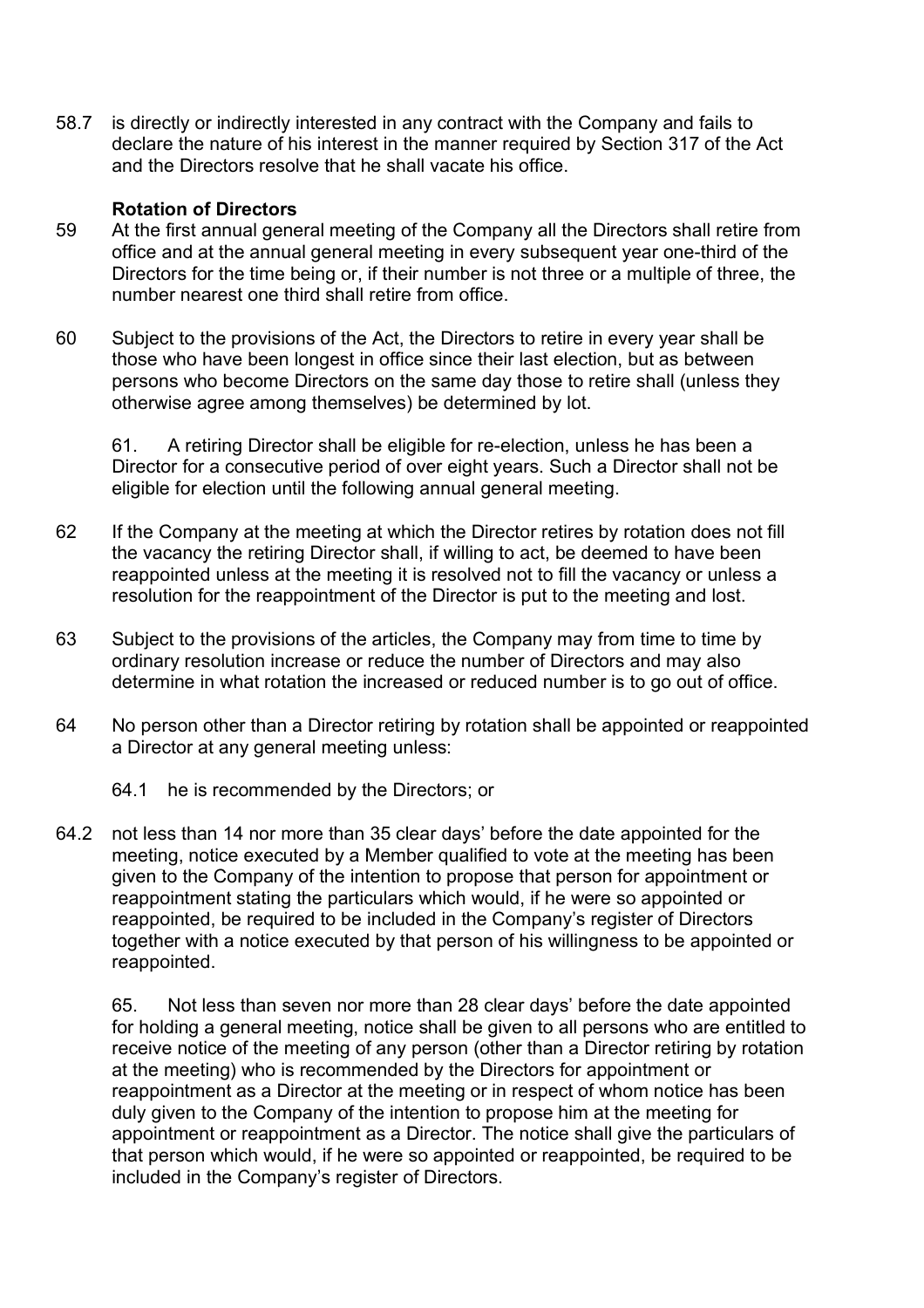- 66 Subject as aforesaid, the Company may by ordinary resolution appoint a person who is willing to act to be a Director either to fill a vacancy or as an additional Director and may also determine the rotation in which any additional Directors are to retire.
- 67 The Company may by ordinary resolution, of which special notice has been given in accordance with section 379 of the Act, remove any Director before the expiration of his period of office notwithstanding anything in these articles or in any agreement between the Company and such Director.
- 68 The Company may by ordinary resolution appoint another person in place of a Director removed from office under the immediately preceding article. The person appointed to fill such a vacancy shall be subject to retirement at the same time as if he had become a Director on the day on which the Director in whose place he is appointed was last elected a Director.
- 69 Subject to the provisions of the articles, the Directors may regulate their proceedings as they think fit. Questions arising at any meeting shall be decided by a majority of votes. In the case of an equality of votes the chair shall have a second or casting vote. A Director may, and the Secretary on the requisition of a Director shall, at any time summon a meeting of the Directors. It shall not be necessary to give notice of a meeting of Directors to any Director for the time being absent from the United Kingdom. The quorum necessary for the transaction of the business may be fixed by the Directors. The Directors shall hold at least four meetings in each year.
- 70 The Directors may act notwithstanding any vacancies in their number but, if the number of Directors is less than the number fixed as the quorum, the continuing Directors or Director may act only for the purpose of filling vacancies or of calling a general meeting.
- 71 The Directors may appoint one of their number to be the chair of their meetings and may at any time remove him from that office. Unless he is unwilling to do so, the Director so appointed shall preside at every meeting of Directors at which he is present. But if there is no Director holding that office, or if the Director holding it is unwilling to preside or is not present within five minutes after the time appointed for the meeting, the Directors present may appoint one of their number to be chair of the meeting.
- 72 The Directors may appoint one or more sub-committees consisting of three or more Directors for the purpose of making any inquiry or supervising or performing any function or duty which in the opinion of the Directors would be more conveniently undertaken or carried out by a sub-committee, provided that all acts and proceedings of any such sub-committees shall be fully and promptly reported to the Directors.
- 73 All acts done by any meeting of the Directors, of a committee of Director, or by any person acting as a Director shall, notwithstanding that it be afterwards discovered that there was some defect in the appointment of any such Director or person acting as aforesaid, or that they or any of them were disqualified from holding office, or had vacated office, or were not entitled to vote, be as valid as if every such person had been duly appointed and was qualified to be a Director.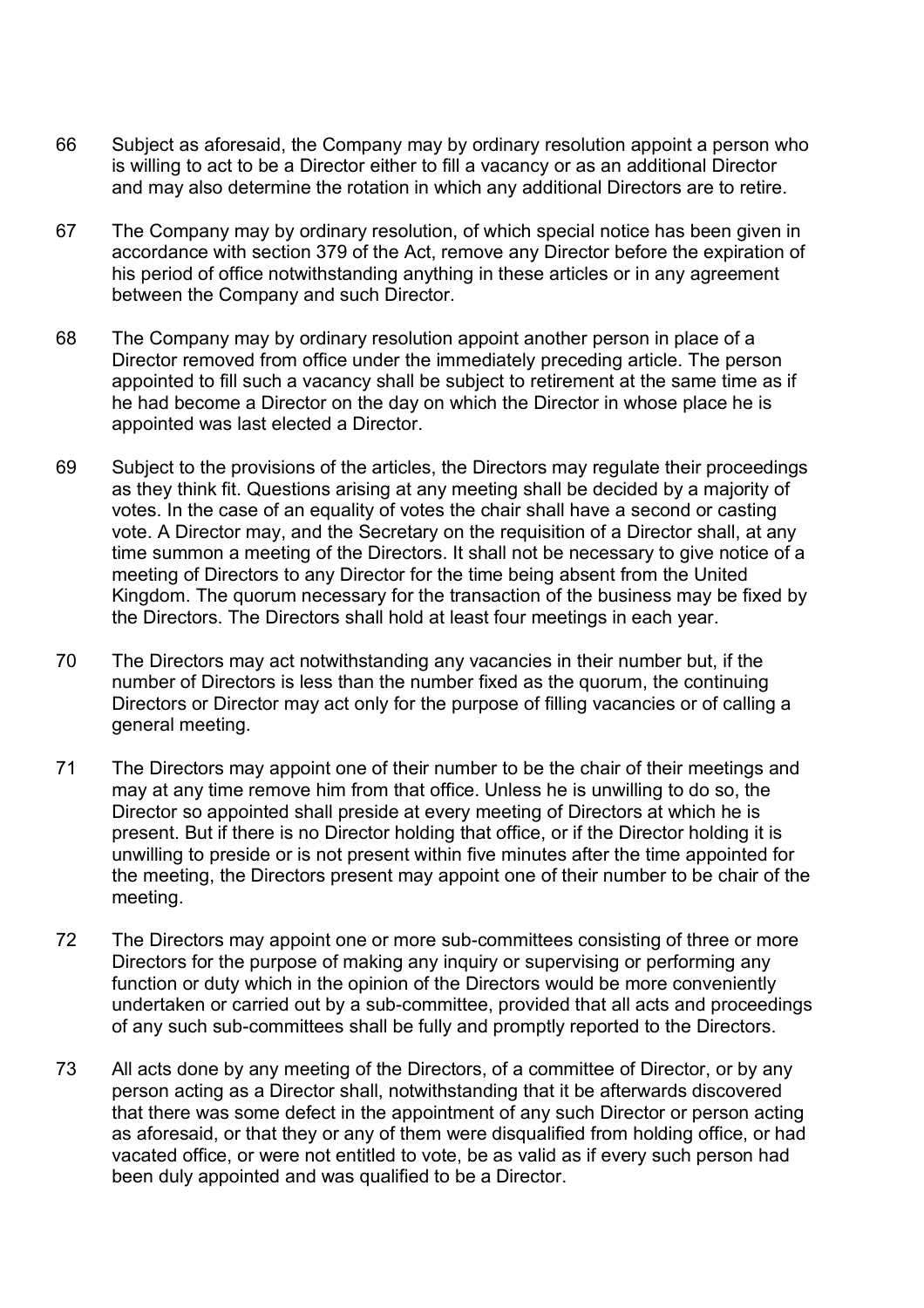- 74 A resolution in writing, signed by all the Directors for the time being entitled to receive notice of a meeting of the Directors, shall be as valid and effective as if it had been passed at a meeting of the Directors or (as the case may be) a committee of Directors duly convened and held, and any such resolution in writing may consist of several documents in the like form each signed by one or more of such Directors.
- 75 Any bank account in which any part of the assets of the Company is deposited shall be operated by the Directors and shall indicate the name of the Company. All cheques and orders for the payment of money from such account shall be signed by at least two Directors.
- 76 A meeting of the Directors may consist of a conference between Directors some or all of whom are in different places, provided that each Director who participates is able:
	- a) to hear each of the other participating Directors addressing the meeting; and
	- b) if he so wishes, to address all of the other participating Directors simultaneously,
- whether directly, by conference telephone or by any other form of communications equipment (whether in use when these articles are adopted or not) or by a combination of those methods.
- 76.1 A quorum is deemed to be present if those conditions are satisfied in respect of at least the number of Directors required to form a quorum.

2. A meeting held in this way is deemed to take place at the place where the largest group of participating Directors is assembled or, if no such group is readily identifiable, at the place from where the chair of the meeting participates.

#### **The Secretary**

- 77 Subject to the provisions of the Act, the Secretary shall be appointed by the Directors for such term, at such remuneration and upon such conditions as they may think fit, and any Secretary so appointed may be removed by them.
- 78 A provision of the Act or these articles requiring or authorising a thing to be done by or to a Director and the Secretary shall not be satisfied by its being done by or to the same person acting both as Director and as, or in place of, the Secretary.

#### **The Seal**

79 The Seal shall only be used by the authority of the Directors or of a committee of Directors authorised by the Directors. The Directors may determine who shall sign any instrument to which the Seal is affixed and unless otherwise so determined it shall be signed by a Director and by the Secretary or by a second Director.

#### **Accounts and Directors Report**

80. Accounts shall be prepared in accordance with the provisions of Part VII of the Act.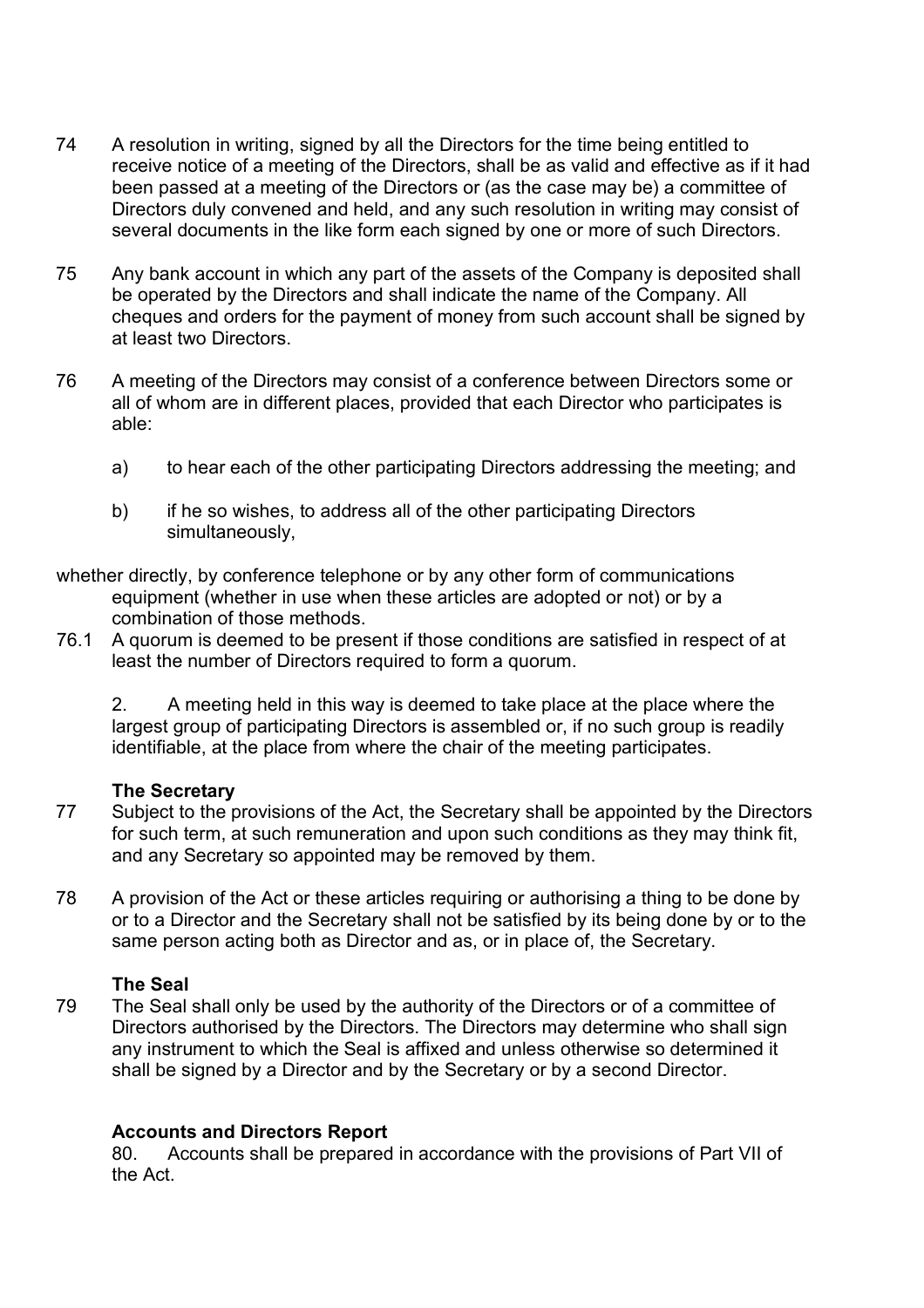81. The books of account or accounting records shall be kept at the office or, subject to the provision of the Act, at such other place or places as the Directors shall think fit, and shall always be open to the inspection of the officers of the Company.

- 82 The Directors shall from time to time determine whether and to what extent and at what times and places and under what conditions or regulations the accounts and books of the Company or any of them shall be open to the inspection of Members not being officers of the Company, and no Member (not being an officer) shall have any right of inspecting any account or book or document of the Company except as conferred by statute or authorised by the Directors or by the Company in general meeting.
- 83 The Directors shall from time to time in accordance with the Act cause to be prepared and to be laid before the Company in general meeting such income and expenditure accounts, balance sheets, group accounts (if any) and reports as are referred to in the Act, and copies of such accounts, balance sheet and reports (all of which shall be framed in accordance with any statutory requirements for the time being in force) and of any other documents required by law to be annexed or attached thereto or to accompany the same shall not less then 21 clear days' before the date of the meeting, subject to the provisions of the Act, be sent to the Auditors and to all other persons entitled to receive notices of general meetings in the manner in which notices are hereinafter directed to be served. The Auditors' report shall be open to inspection and be read before the meeting as required by the Act.

#### **Audit**

- 84 Once at least in every year the accounts of the Company shall be examined and the correctness of the income and expenditure account and balance sheet ascertained by one or more Auditors. Auditors shall be appointed and their duties regulated in accordance with the provisions of the Act.
- 85 The Directors shall comply with their obligations under the Charities Act 1993 (or statutory re-enactment or modification of that Act) with regard to the preparation of an annual report and its transmission to the Charity Commission.
	- 86 The remuneration of the Auditors may be fixed by the Directors.

#### **Notices**

87 A notice may be given by the Company to any Member either personally or by sending it by post to him or to his registered address, or (if he has no registered address within the United Kingdom) to the address, if any, within the United Kingdom supplied by him to the Company for the giving of notice to him. Where a notice is sent by post, service of the notice shall be deemed to be effected by properly addressing, prepaying and posting a letter containing the notice, and to have been effected in the case of a notice of a meeting at the expiry of 48 hours after the letter containing the same is posted and, in any other case, at the time at which the letter would be delivered in the ordinary course of post.

88. Notice of every general meeting shall be given in any manner hereinbefore authorised to: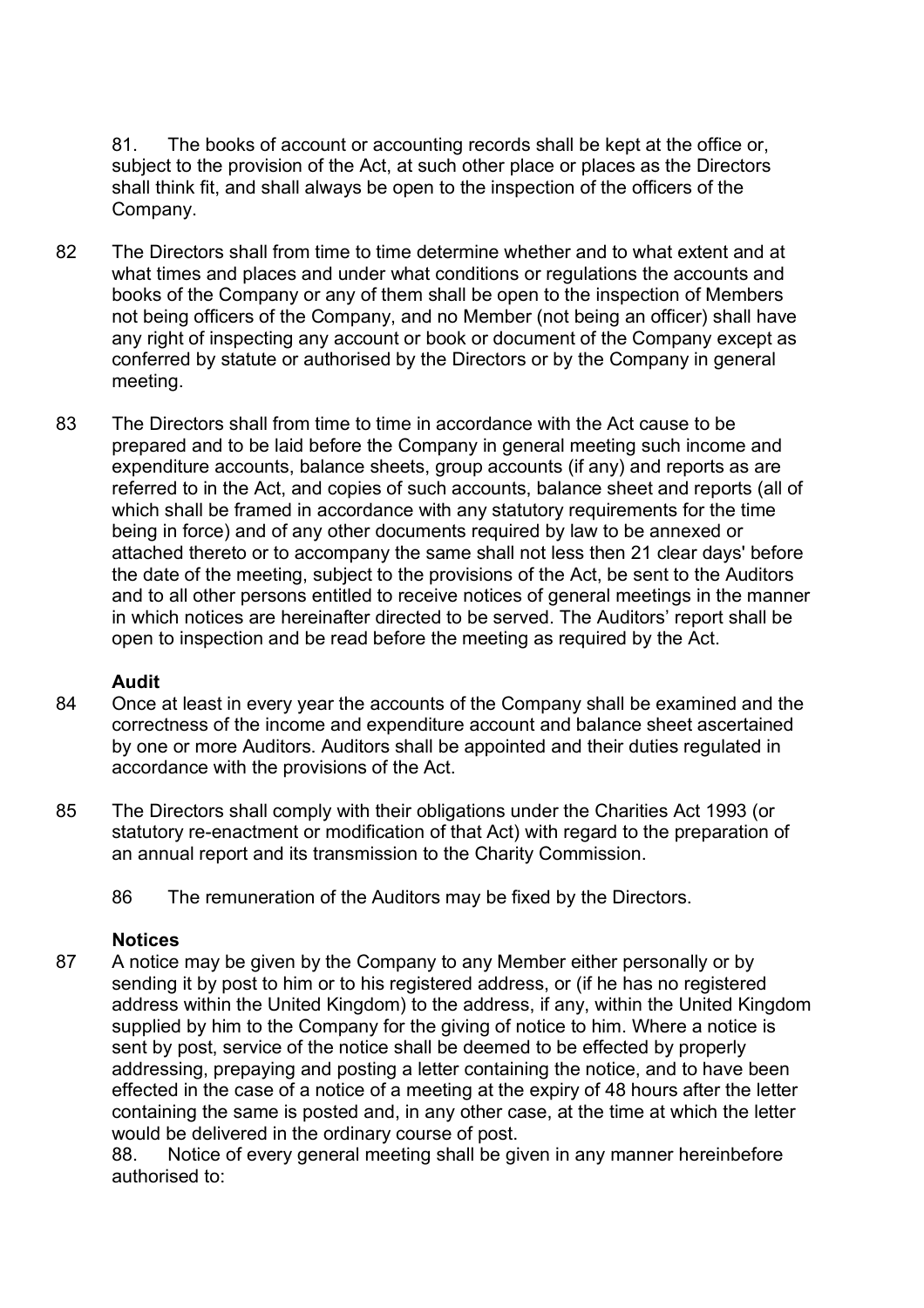- 88.1 every Member except those Members who (having no registered address within the United Kingdom) have not supplied to the Company an address within the United Kingdom for the giving of notice to them; and
	- 88.2 the Auditors for the time being.
- 89 Save as provided in article 88, no other person shall be entitled to receive notices of general meetings.
- 90 A Member present in person at any meeting of the Company shall be deemed to have received notice of the meeting and, where necessary, of the purposes for which it was called.

#### **Indemnity**

91 Subject to the provisions of the Act, every Director or other officer of the Company shall be indemnified out of the assets of the Company against any liability incurred by him in that capacity in defending any proceedings, whether civil or criminal, in which judgment is given in his favour or in which he is acquitted or in connection with any application in which relief is granted to him by the court from liability for negligence, default, breach of duty or breach of trust in relation to the affairs of the Company. (Sub-Clause 4.1.11 of the Memorandum of Association gives the Company a power to take out indemnity insurance for the Directors or any other officer of the Company subject to certain restrictions specified in sub-clauses 4.2 – 4.4.

#### **Rules**

- 92 The Directors may from time to time make such rules or bye laws as they may deem necessary or expedient or convenient for the proper conduct and management of the Company and for the purposes of prescribing classes of and conditions of membership and, in particular but without prejudice to the generality of the foregoing, they may by such rules or bye laws regulate:
	- 1. the admission and classification of Members (including the admission of organisations to membership), the rights and privileges of such Members and the conditions of membership and the terms on which Members may resign or have their membership terminated and the entrance fees, subscriptions and other fees or payments to be made by Members;

2. the conduct of Members in relation to one another, and to the Company's servants;

- 92.3 the setting aside of the whole or any part or parts of the Company's premises at any particular time or times or for any particular purpose or purposes;
- 92.4 the procedure at general meetings and meetings of the Directors and committees of the Directors in so far as such procedure is not regulated by the articles; and
- 92.5 generally, all such matters as are commonly the subject matter of company rules.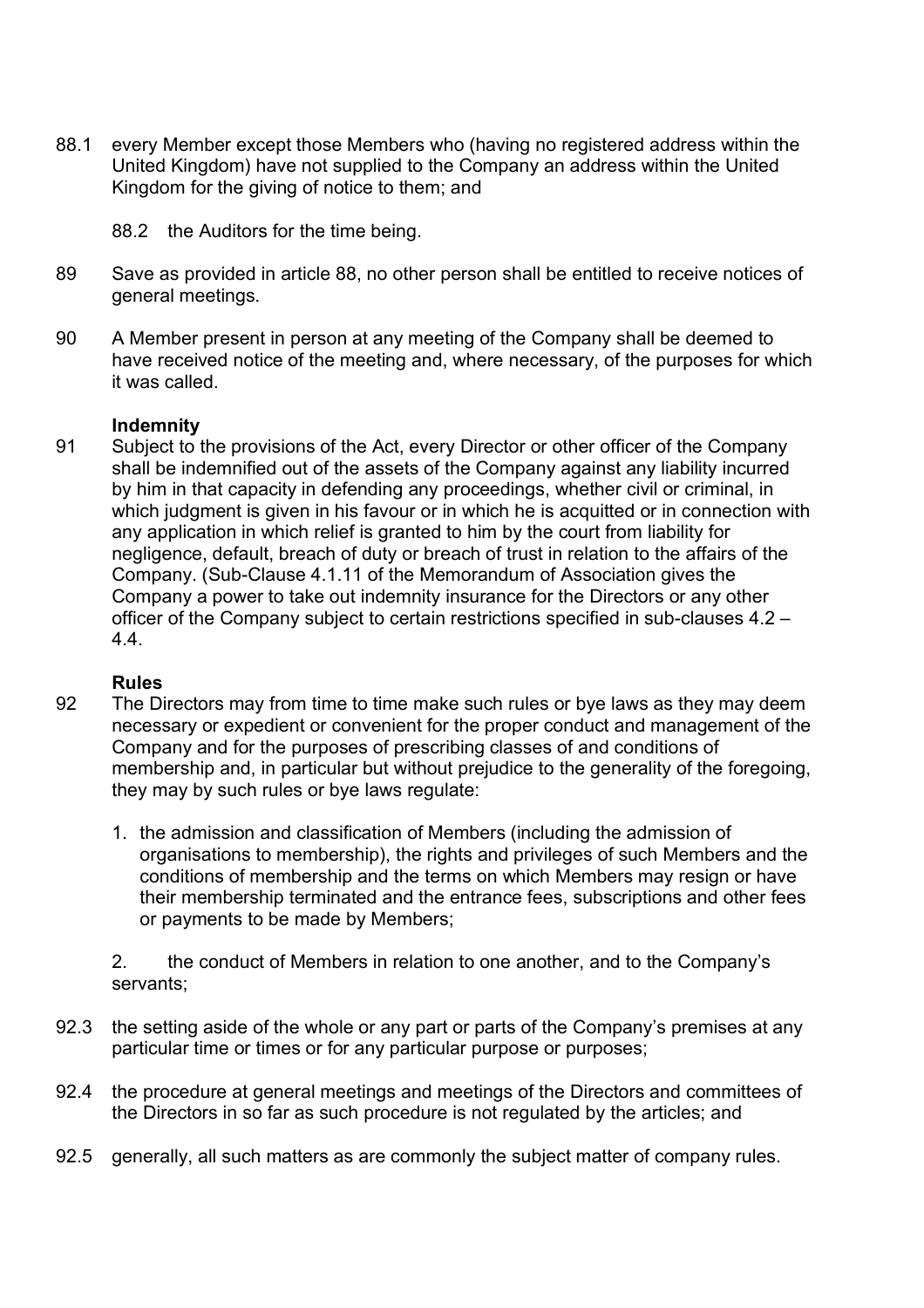93 The Company in general meeting shall have power to alter, add to or repeal the rules or bye laws and the Directors shall adopt such means as they think sufficient to bring to the notice of Members all such rules or bye laws, which shall be binding on all Members, provided that no rule or bye law shall be inconsistent with, or shall affect or repeal anything contained in, the memorandum and articles.

Signatures, Names and Addresses of Subscribers

Dated:

Witness to the above Signatures:

Name:

Address:

Occupation:

Arts Council England 14 Great Peter St London SW1P 3NQ

Phone: 0845 300 6200 Email: enquiries@artscouncil.org.uk Textphone: 020 7973 6594